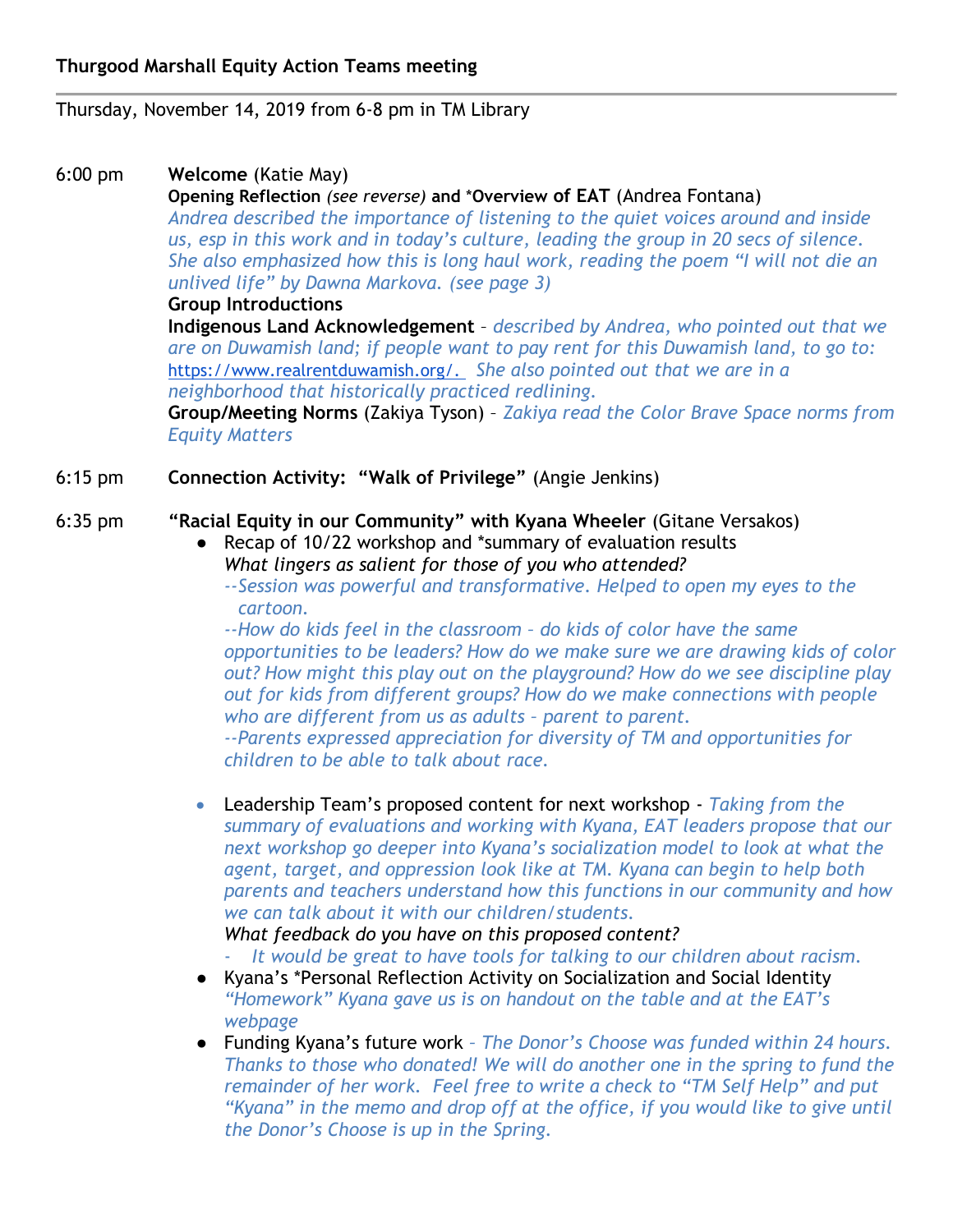7:00 pm **Equity Action Teams** (Andrea) – *Each team was described and everyone broke up into small groups to answer the questions below and brainstorm. Each team will be charged to meet before our Feb 6th general meeting to set priorities and delegate tasks.*

> Answer as a small group – *What equity issues do we see at TM in this area? What goal/s could we set for the year? What actions could help us get there?*

- **Black Families Advocacy and Support Group** (Angie Jenkins, Trinia Washington)
- **Conversations around Race** (Dionne Malatesta)
- **Fostering Student Community** (Zakiya Tyson, Gitane Versakos)
- **Gender Equity** (Venessa Goldberg, Jennifer Mayton)
- **Racial Equity in AL/HC** (Andrea Fontana)

#### 7:30 pm **Summary of small group conversations**

- **Black Families Advocacy and Support Group** (Angie Jenkins, Trinia Washington) -*Group is still navigating the dilemma of participation and engagement. What are folks wanting to address? Have reached out through emails, paper surveys, Pup Press, etc. Want to work on recruiting staff of color, how does Kyana's work play out in discipline work. Standardized tests and how that plays out for students – summative, formative, etc. How are we helping student who need additional support?*
- **Conversations around Race** (Dionne Malatesta) –*Andrea read a description of the group and how to get involved, as well as announced the Weds 11/20 discussion group topic of "How to Talk to your Kids about Race", facilitated by Rainy Regan*
- **Fostering Student Community** (Zakiya Tyson, Gitane Versakos) *Discussed continuing the work around Social Studies, continuing to work with teachers and get that feedback, overhaul of field trips to make sure we are not asking too much of families financially, Mix-it-Up lunch – want to keep supporting this to encourage kids to interact with new people, March for MLK with Giddens for 5th graders, Black Lives Matter March, Diversity recruiting for staff and for the PTA Board – how does our culture need to change in order to involve and retain more POC?*
- **Gender Equity** (Venessa Goldberg, Jennifer Mayton) *Andrea read a description of the group, their goals/plans for the year, and how to get involved*
- **Racial Equity in AL/HC** (Andrea Fontana) *surfacing issues – agreed to meet again to discuss how to put equity in the forefront. How can we engage TAF here at TM.*

### 7:45 pm **Engaging TAF (Technology Access Foundation) at TM** (Katie/Gitane)

*The district is planning a meeting at TM to help inform families about TAF. There are some Scholars families who are not yet aware of this change. It's important to have this information so families can make informed decisions. Audience feedback requested a TAF meeting for Scholars families to ensure their voices are heard. The district has said they will make sure they take measures to facilitate a meeting for TM that will ensure space for under-represented voices to be elevated and heard. There was an announcement today that there will be 2 tours offered of TAF @ Saghalie. They are being thoughtful with their planning and having students available to offer information about the math program and how this works. There is also an opportunity to be a mentor to existing TAF students with their projects (which could give parents a sense of the program).* 

#### 7:55 pm **Announcements** (Andrea)

- Sign up on \*General Email List and \*Team sheets
- Volunteer to work on PTA/EAT comment box *Looking for someone who would like a concrete time-limited project of helping the PTA Board and EAT*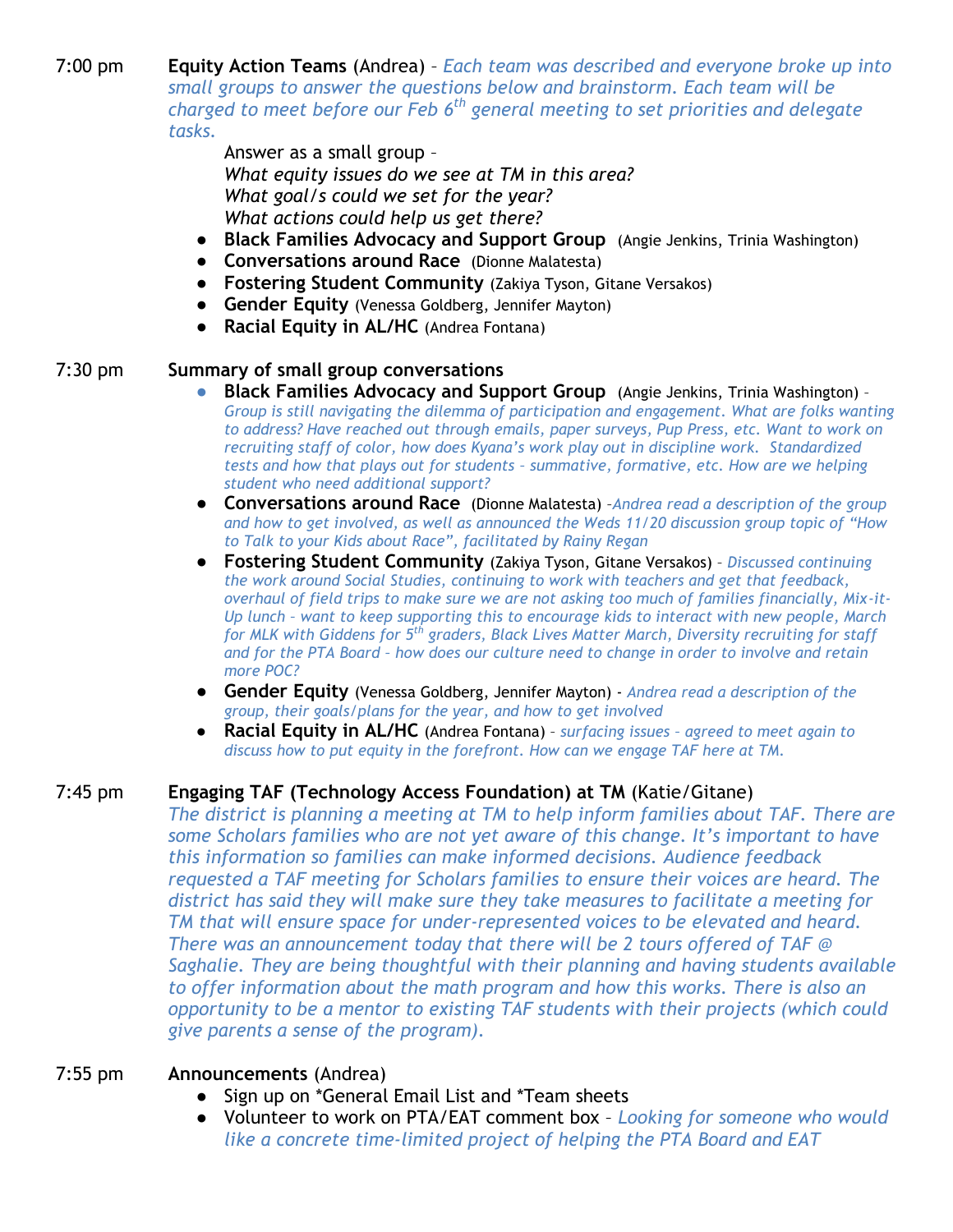*Leadership Team develop an online and real comment box in which parents could give feedback*

- SAVE THE DATE for the next meeting February 6<sup>th</sup>
- Take \*EAT bookmarks
- Watch out for Donor's Choose link to fund Kyana's work with us

## *Thank you!*

*\*handouts available*